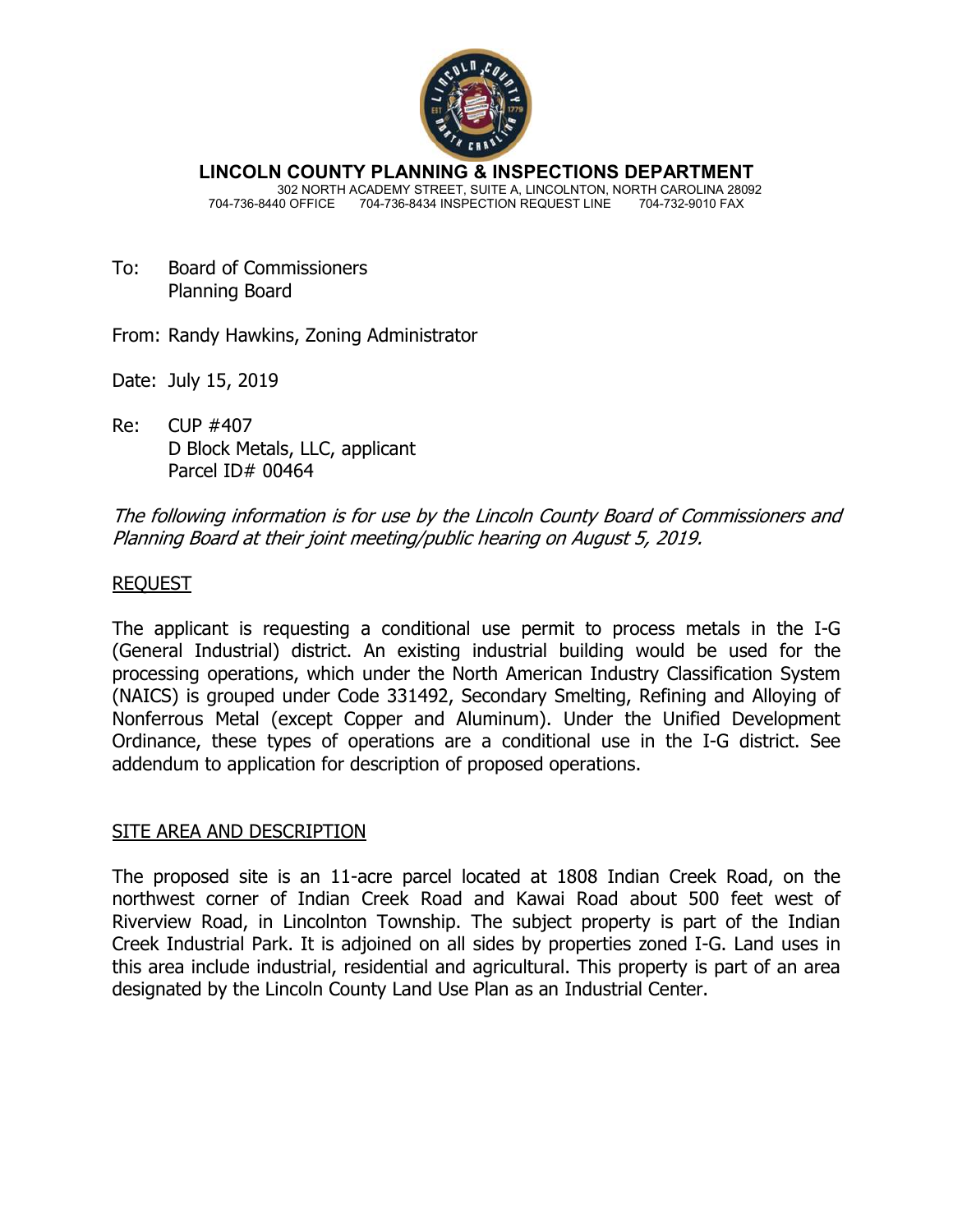

Applicant **D Block Metals, LLC** Application No. **CUP #407** 

| Parcel ID# 00464 | Zoning District I-G                                                                                                                                                                                                        |  |
|------------------|----------------------------------------------------------------------------------------------------------------------------------------------------------------------------------------------------------------------------|--|
|                  | Proposed Conditional Use processing of metals                                                                                                                                                                              |  |
|                  | <b>FINDINGS OF FACT</b>                                                                                                                                                                                                    |  |
| 1.               | The use will not materially endanger the public health or safety if located where proposed and developed                                                                                                                   |  |
|                  |                                                                                                                                                                                                                            |  |
| 2.               |                                                                                                                                                                                                                            |  |
|                  |                                                                                                                                                                                                                            |  |
| 3 <sub>1</sub>   | The use will not substantially injure the value of adjoining or abutting property unless the use is a public<br>necessity. YES NO NO                                                                                       |  |
| $\overline{4}$ . | The location and character of use, if developed according to the plan as submitted and approved, will be in<br>harmony with the area in which it is to be located and will be in general conformity with the Land Use Plan |  |
|                  | and in light of the Findings of Facts<br>After having held a Public Hearing on<br>listed herein, the following action was taken by the Lincoln County Planning Board:                                                      |  |
| Board:           | In recommending such Conditional Use, the following conditions were recommended by the Lincoln County Planning                                                                                                             |  |

\_\_\_\_\_\_\_\_\_\_\_\_\_\_\_\_\_\_\_\_\_\_\_\_\_\_\_\_\_\_\_\_\_\_\_\_\_\_\_\_\_\_\_\_\_\_\_\_\_\_\_\_\_\_\_\_\_\_\_\_\_\_\_\_\_\_\_\_\_\_\_\_\_\_\_\_\_\_\_\_\_\_\_\_\_\_\_\_\_\_\_\_\_\_\_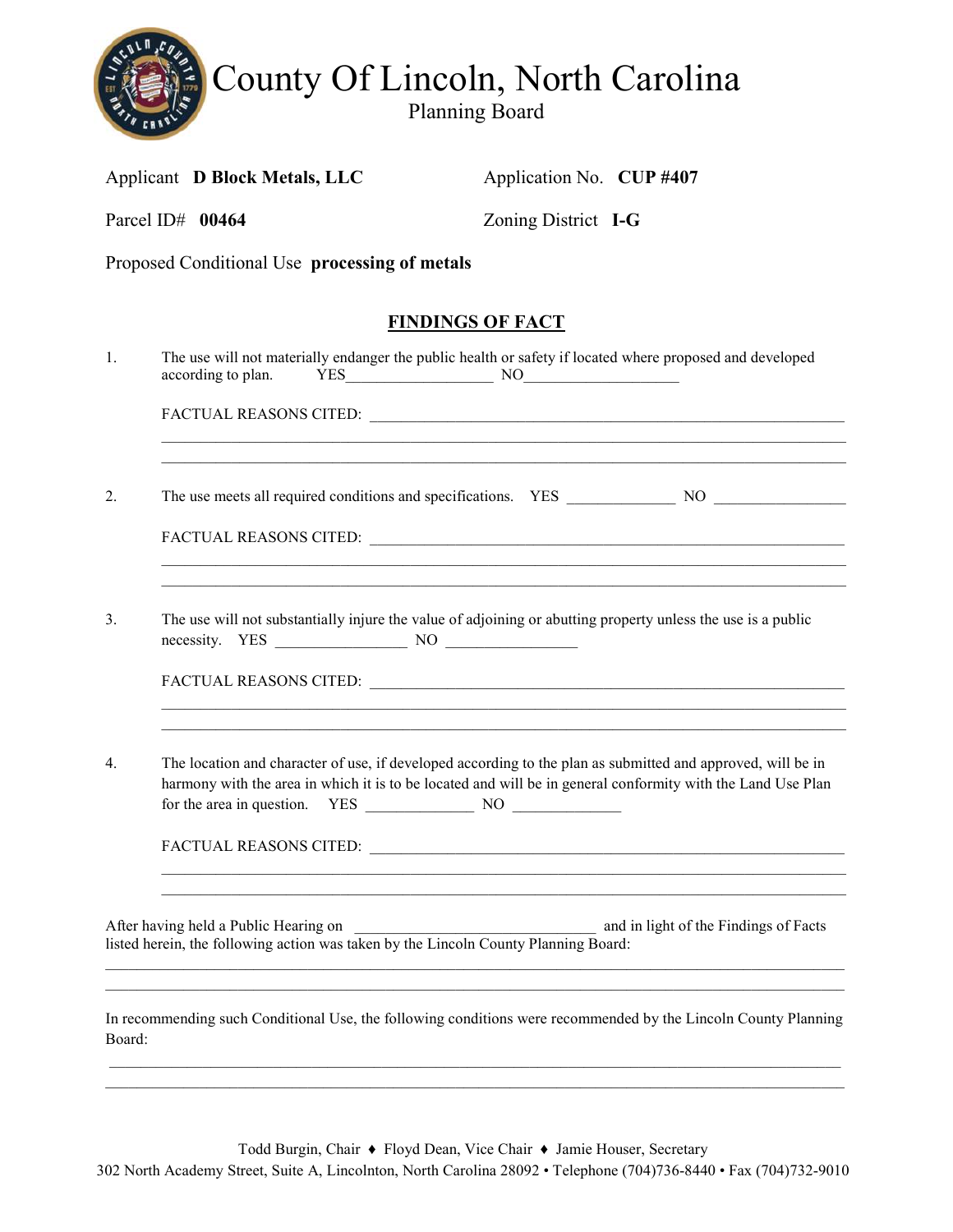

#### **Conditional Use Permit Application**

Lincoln County Planning and Inspections Department Zoning Administrator 302 N. Academy St., Suite A, Lincolnton, NC 28092 Phone: (704)736-8440 FAX: (704)732-9010

| <b>PARTI</b><br>Applicant Name D Block Metals, LLC                                                                                                                                                                                                                   |
|----------------------------------------------------------------------------------------------------------------------------------------------------------------------------------------------------------------------------------------------------------------------|
| Applicant Address 1111 Jenkins Road, Gastonia NC 28052.                                                                                                                                                                                                              |
| Applicant Phone Number 980-238-2600                                                                                                                                                                                                                                  |
| CHafner Realty, Craig and Cheryl Hafner<br>Property Owner Name                                                                                                                                                                                                       |
| Property Owner Address 1111 Jenkins Road, Gastonia NC 28052                                                                                                                                                                                                          |
| Property Owner Phone Number 704-705-5895                                                                                                                                                                                                                             |
| <b>PART II</b><br>Property Location 1808 Indian Creek Road, Lincolnton NC 28092                                                                                                                                                                                      |
| Property size 11.053 acres<br>Property ID (10 digits) 3621297414                                                                                                                                                                                                     |
| Parcel # (5 digits) $0.0464$ Deed Book(s) $1968-231$ Page(s) $14-244$                                                                                                                                                                                                |
| PART III<br>Existing Zoning District $I-G$                                                                                                                                                                                                                           |
| Briefly describe how the property is being used and any existing structures.<br>The property has been used for textile spinning and weaving from the late 1970's to 2008.<br>From 2008 to present the building has been vacant. There is one building, 81,500 sq ft. |

Briefly explain the proposed use and/or structure which would require a Conditional Use Permit.

D Block's proposed use secondary metal processing. We would be moving our current production from Gastonia to Lincolnton. D Block processes industrial scrap metals, Tantalum, Niobium, Hafnium, Cobalt, and Silver, for use in aerospace, energy production, electronics and Lithium batteries. (See attachement)

# APPLICATION FEE (less than 2 acres \$250, 2+ acres \$500) **MUST BE RECEIVED BEFORE PROCESSING.**

I hereby certify that all knowledge of the information provided for this application and attachments is true and correct to the box(p) my knowledge.

Applicant's Signature

6/3/2019

Date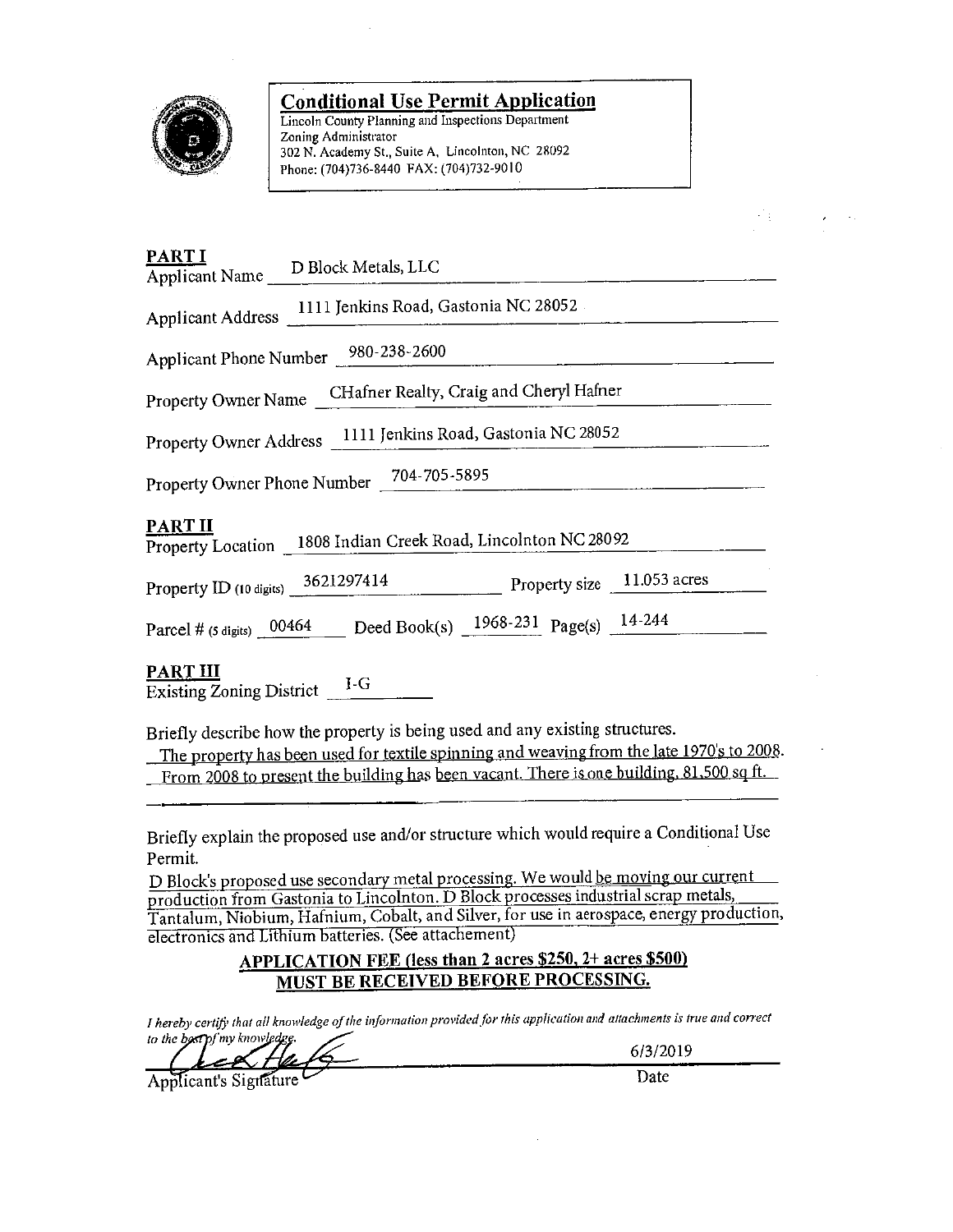# D Block Metals, LLC

June 4, 2019

Regards: D Block Metals Company History and Description

D Block Metals, LLC was formed in 2011and began operations in Gastonia on Jan  $2<sup>nd</sup>$ , 2012. The company is owned by four principles, Craig Hafner, Cheryl Hafner, Eric Baksh and Lawrence Stryker. Craig Hafner has a degree in Chemistry and over 25 years' experience in metals processing. Cheryl Hafner is a Finance and HR Executive. Eric Baksh has been a production manager in the metals industry for over 25 years. Lawrence Stryker has been in international metal sales for nearly 50 years.

D Block was formed to process secondary tantalum capacitor scrap directly for the four major manufacturers using processing equipment we designed and built. We process materials using various methods including mechanical, gravity, and magnetic separation, some basic chemical leaching, drying and oxidizing ovens to convert incoming materials to several products including Tantalum and Niobium oxides, concentrates, manganese sulfate, cobalt sulfate and silver bars. All material we process is shipped from manufacturers in drums or wooden crates. All of the processing and storage would be performed inside the building. We do not produce any noticeable noise, fumes or smells outside the building. All of our metal waste is recycled. Any process water we use is not discharged to the sewer. We have it transported off-site by a licensed waste water hauler

D Block's finished goods are shipped to customers internationally and include all of the major tantalum producers, superalloy jet engine and gas turbine producers and carbide manufacturers. We are expanding into the growing lithium battery materials with our manganese sulfate and cobalt sulfate.

D Block is audited for compliance for use of non-conflict materials. We have been inspected recently by OSHA and have a very good safety record. We invited NC DEQ to inspect our processes and have had no non-conformities.

D Block currently has 17 employees, but with this expansion we project employing 30 people by the end of 2020.

I am available for any further questions at 704-705-5895.

Best regards,

Cant Hof

Craig Hafner President, D Block Metals, LLC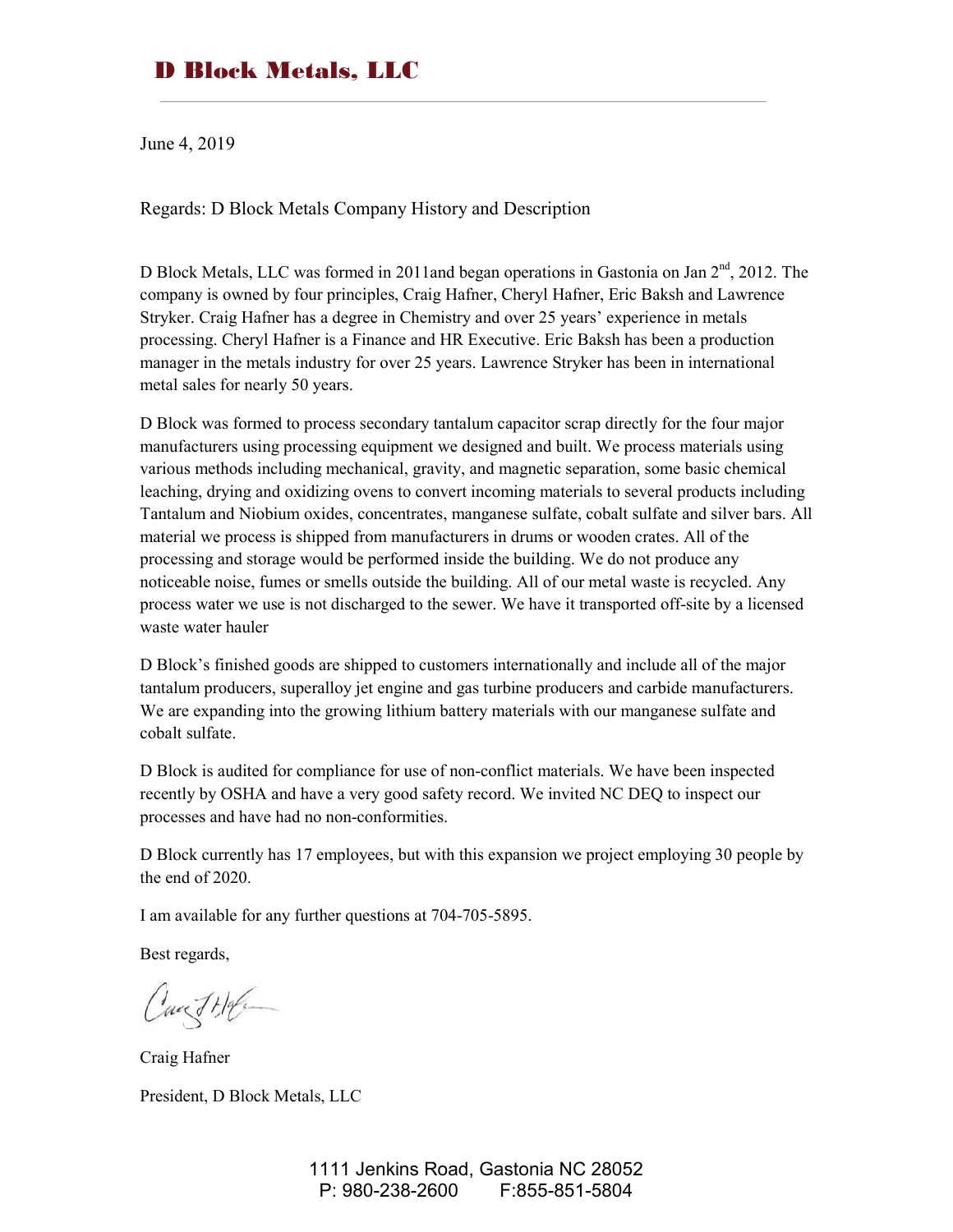## **APPLICANT'S PROPOSED FINDINGS OF FACT FOR A CONDITIONAL USE PERMIT**

Application No. **CUP #407** Applicant **D Block Metals, LLC**  Property location **1808 Indian Creek Road** Parcel# **00464** Zoning District **I-G** Proposed Conditional Use **processing of metals**

#### **PROPOSED FINDINGS**

1. The use will not materially endanger the public health or safety if located where proposed and developed according to plan.

**The materials processed do not produce any significant air emissions or hazardous waste. There is no hazardous waste water produced and there are no process water discharges to the sewer system. The current facility in Gastonia has been in operation over 5 years and has not had any fire safety related issues. There are detailed safety plans in place managed by a full time Health and Safety Manager.** 

2. The use meets all required conditions and specifications.

#### **Processing of metals is a conditional use in the I-G district. An existing industrial building will be used for the operations.**

3. The use will not substantially injure the value of adjoining or abutting property unless the use is a public necessity.

#### **This property is surrounded by property zoned industrial. All of the processing and storage will take place inside the building. No noise, fumes or smells will be noticeable outside the building.**

4. The location and character of use, if developed according to the plan as submitted and approved, will be in harmony with the area in which it is to be located and will be in general conformity with the Land Use Plan for the area in question.

#### **This property is located in an industrial park and is part of an area designated by the Land Use Plan as an Industrial Center.**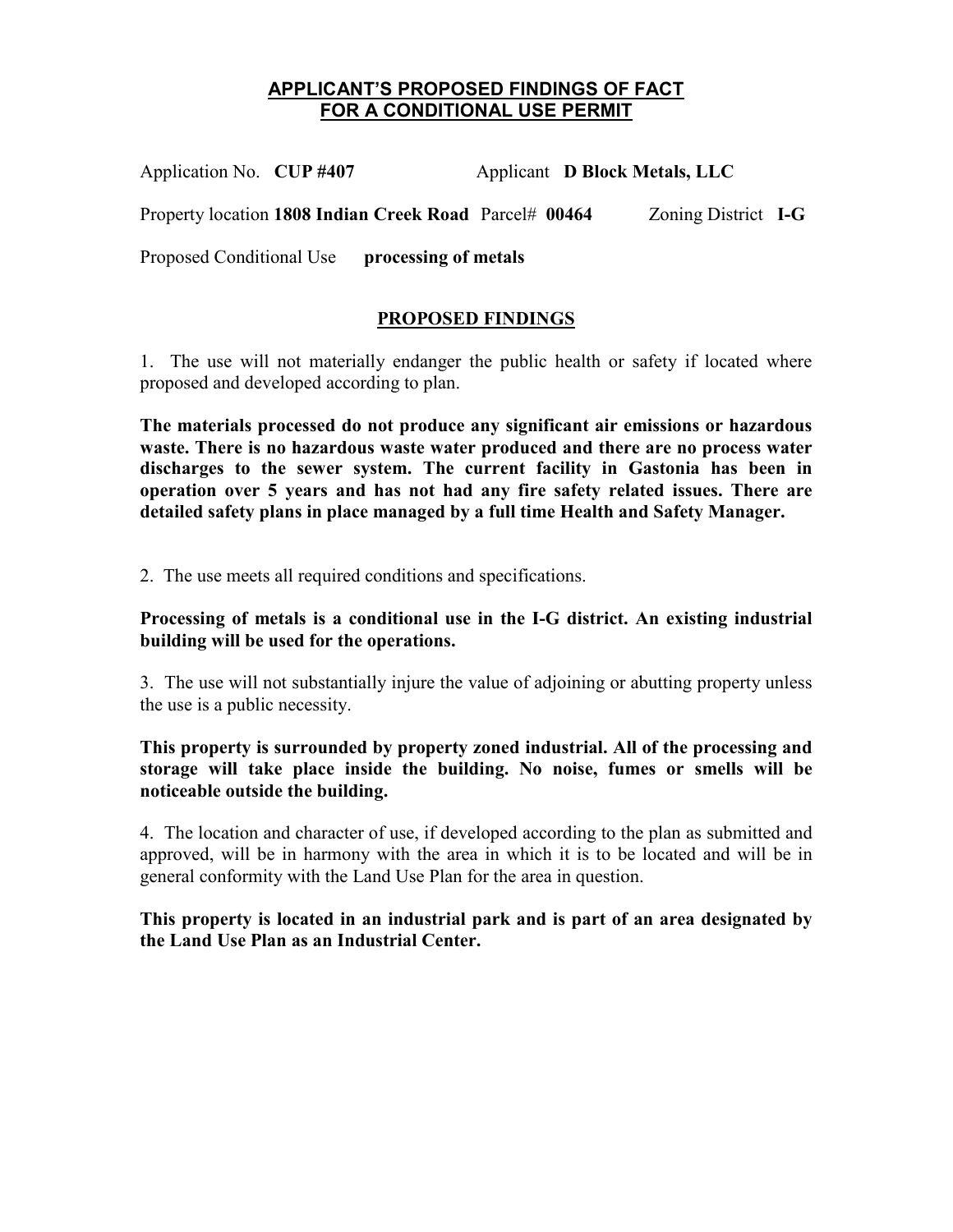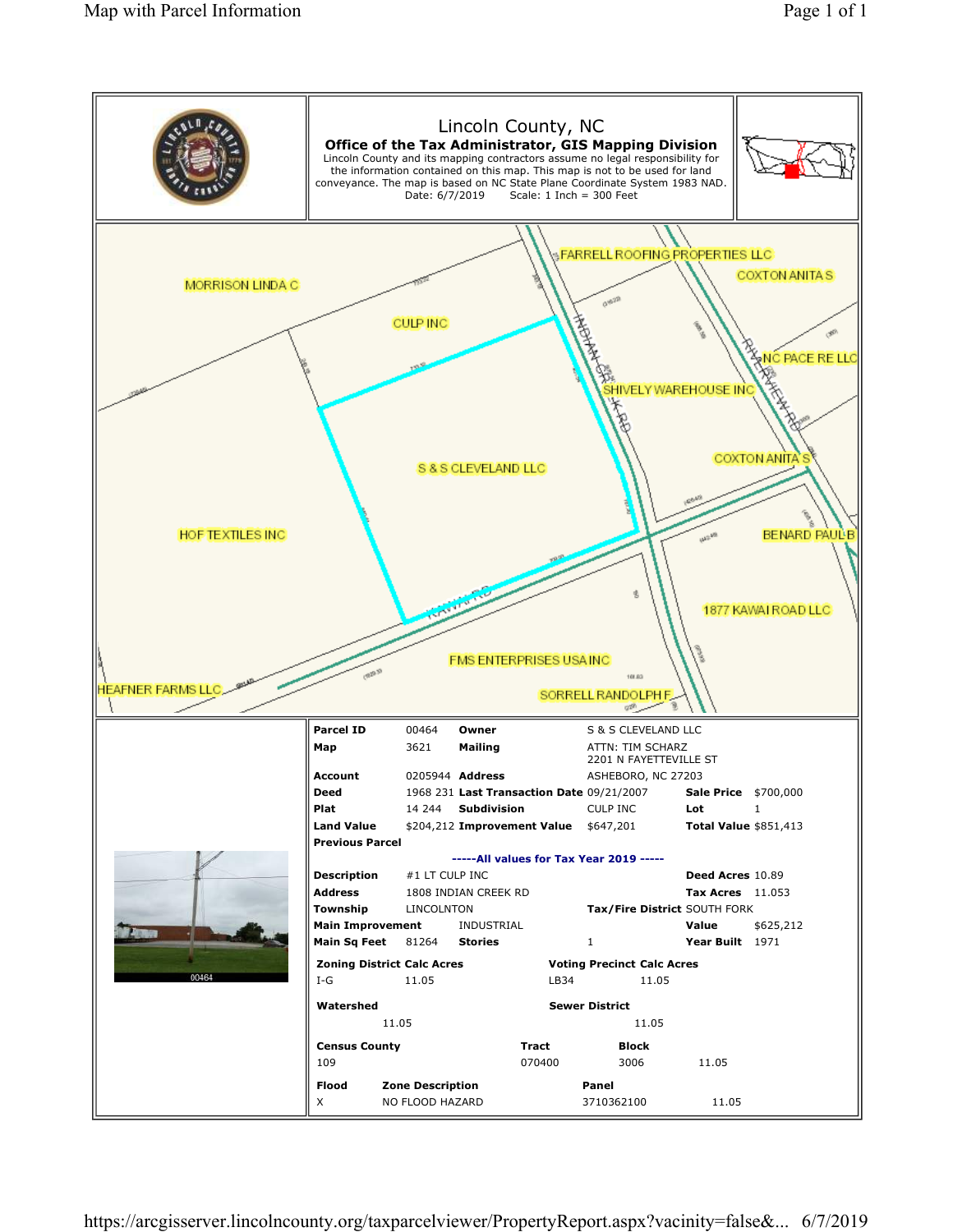# Conditional Use Permit #407subject property is outlined in blue



June 7, 2019

0100200 Feet

Esri., Inc., Lincoln County, NC